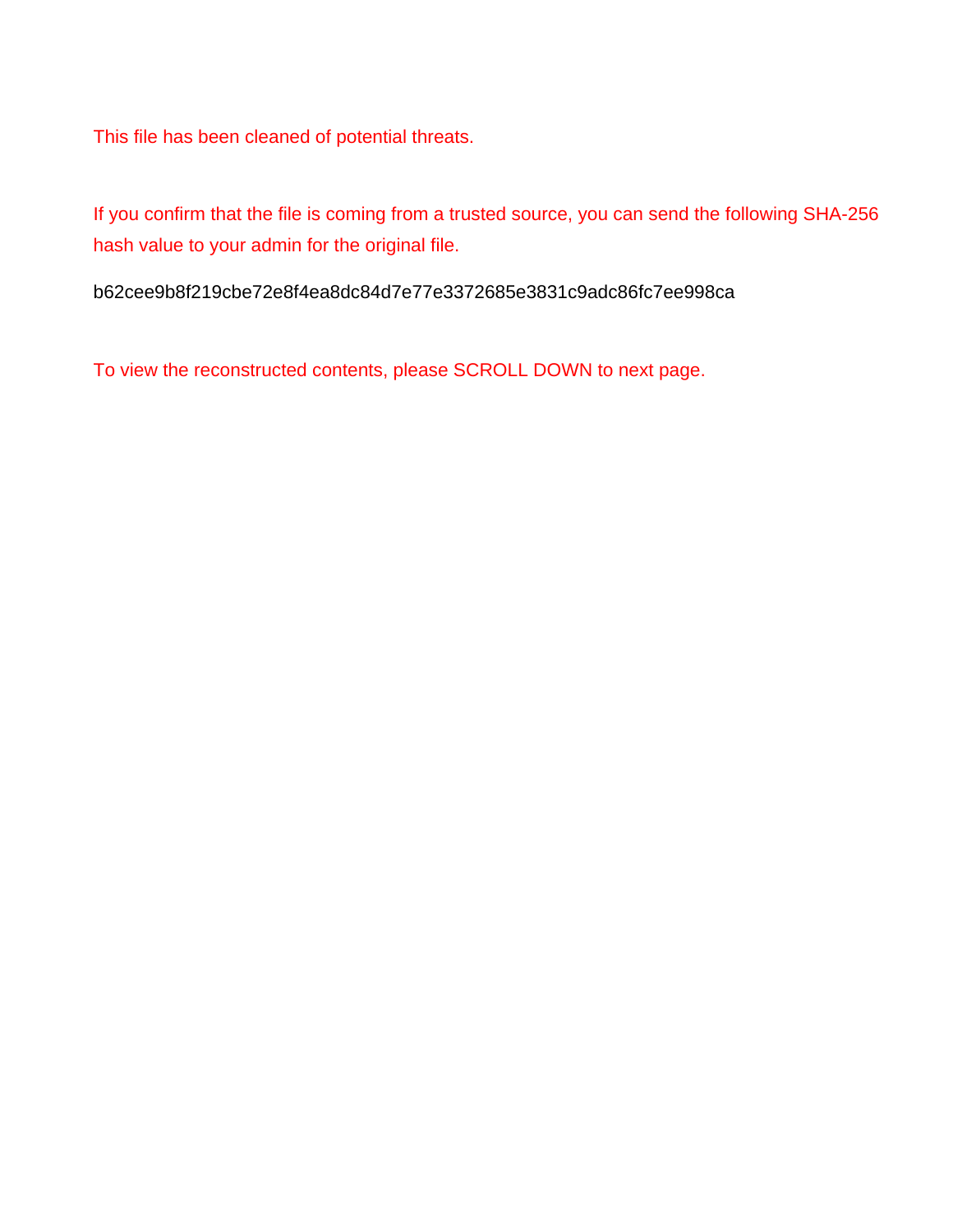## **SHORT COMMUNICATION**



## **Brazil's planned exploitation of Amazonian indigenous lands for commercial agriculture increases risk of new pandemics**

**Lucas Ferrante<sup>1</sup> · Reinaldo Imbrozio Barbosa2 · Luiz Duczmal3 · Philip Martin Fearnside2**

Received: 23 March 2021 / Accepted: 25 July 2021

© The Author(s), under exclusive licence to Springer-Verlag GmbH Germany, part of Springer Nature 2021

## **Abstract**

We report the emergence of a new production chain for commercial food that aims to maximize proft to the detriment of the environment and traditional communities in the Amazonian region. In addition, the combination of environmental impact and the raising of confned animals (including pigs and poultry), in locations where the animals may have contact with other diseases carries the danger of generating a new pandemic of worldwide proportions.

**Keywords** Amazonian savanna · Brazil · *Campinas* · *Campinaranas* · Deforestation · Epidemiology · Indigenous peoples · SARS-CoV-2

We have observed that the forces driving deforestation in the Amazon have signifcantly increased since Jair Bolsonaro took office as Brazil's president on 1 January 2019 (Abessa et al. [2019](#page-4-0); Ferrante and Fearnside [2019,](#page-4-1) [2020a;](#page-4-2) Vale et al. [2021](#page-5-0)). The Amazon region has been targeted for the expansion of new industrial centers, and new roads have given access to areas that were previously untouched (Ferrante and Fearnside [2019](#page-4-1); [2020a;](#page-4-2) [b](#page-5-1)). The presidential administration is trying to open indigenous lands to non-indigenous people for monoculture plantations and consolidate this sector in the Amazon region by loosening federal environmental legislation (Ferrante and Fearnside [2020c;](#page-5-2) Siqueira-Gay et al. [2020\)](#page-5-3). Here, we report how these changes are linked to a new production chain for commercial food products to the detriment of the environment and traditional communities and how this increases the risk of new pandemics.

Communicated by Wolfgang Cramer

 $\boxtimes$  Lucas Ferrante lucasferrante@hotmail.com

- <sup>1</sup> Programa de Pós-Graduação em Ecologia, Instituto Nacional de Pesquisas da Amazônia (INPA), Amazonas, Manaus, Brazil
- <sup>2</sup> Instituto Nacional de Pesquisas da Amazônia (INPA), Manaus, Amazonas, Brazil
- <sup>3</sup> Universidade Federal de Minas Gerais (UFMG), Belo Horizonte, Minas Gerais, Brazil

One of the companies installed in the region for this purpose is Millenium Bioenergy, which would, in principle, have its production focused only on biofuels (Ferrante and Fearnside [2020a;](#page-4-2) NovaCana [2019](#page-5-4)). However, the company has announced that it will enter into "partnerships" with indigenous communities and other local communities to produce corn, fsh, chickens, and pigs and confned cattle for sale to the company (BrasilAgro [2019;](#page-4-3) NovaCana [2019](#page-5-4); see interview with company representative: Ferrante [2020](#page-4-4)). A representative of the company who handles environmental licensing told us that the plans for this initiative in the states of Amazonas and Roraima, in the northern Brazilian Amazon (Fig. [1](#page-2-0)), would be to produce biofuels from monocultures in indigenous lands and other traditional communities (see interview with company representative: Ferrante [2020\)](#page-4-4). The communities would not be paid, but the company would subsidize the establishment of a production chain for confned animals consuming feed produced by the company itself with corn stalks and other plant material discarded in the biofuel-production process. The company's advertisements (see BrasilAgro [2019](#page-4-3)) corroborate this plan for integrating indigenous people and their land into the agribusiness supply chain. According to the company representative in an official interview with us, these products would be exported through the port in Georgetown in neighboring Guyana, mainly to China and other Asian countries, but also to the USA and Europe (see interview with company representative: Ferrante [2020\)](#page-4-4).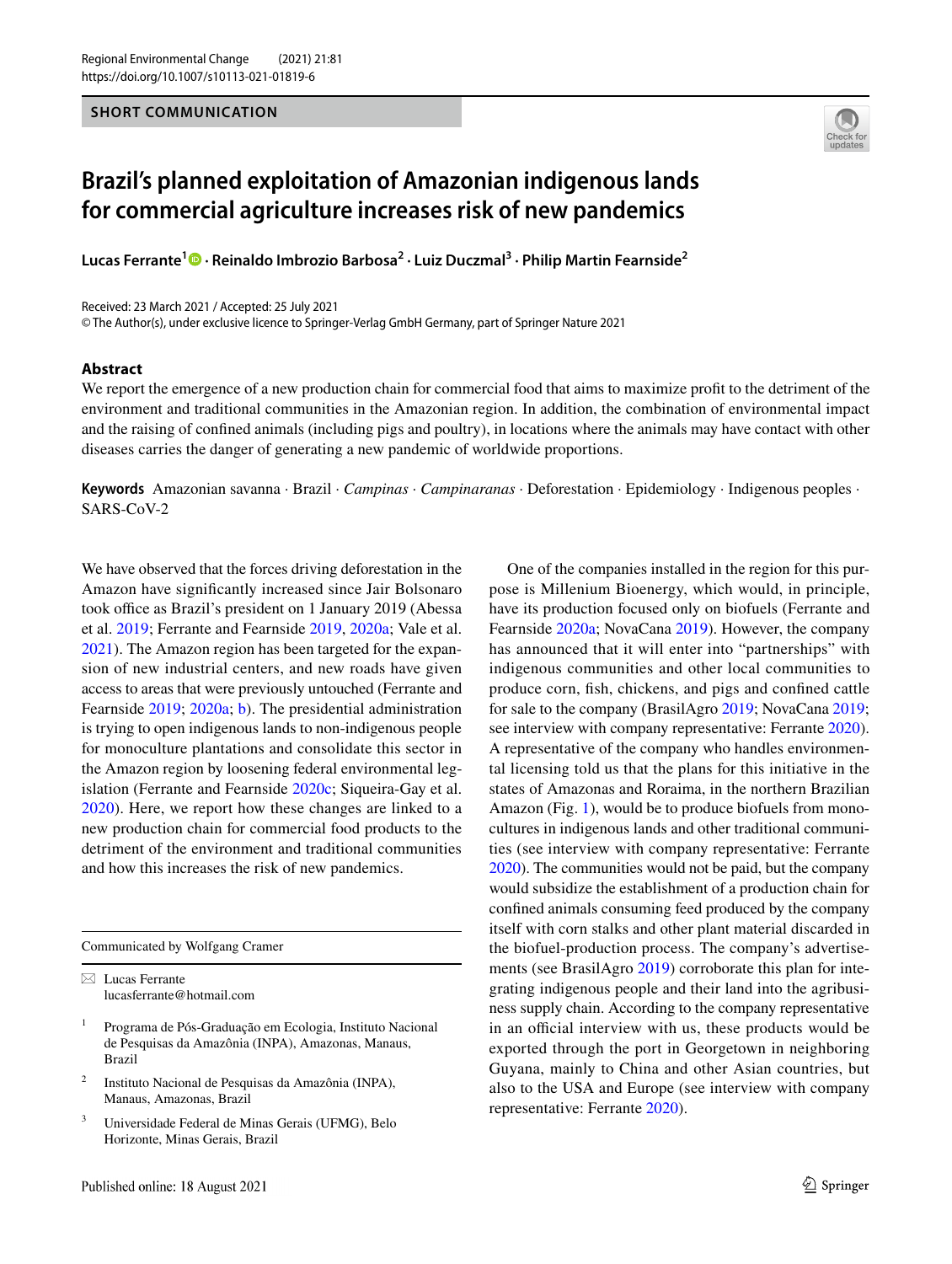<span id="page-2-0"></span>**Fig. 1** A Map with Millenium industries: (1) Bonfm; (2) Manaus; (3) Rio Preto da Eva; (4) Itacotiara. B *Campinas* vegetation in Rio Preto da Eva municipality. C *Campinaranas* vegetation in Rio Preto da Eva municipality. D *Lavrado* "Roraima savanna" burning. E Field of corn grown by an agribusiness company in what was once a *lavrado* (savanna) in Roraima, in the northern Brazilian Amazon (photos: Lucas Ferrante)



Production of monocultures in the Amazon can signifcantly increase deforestation and, in the case of Roraima, increase the loss of the highly biodiverse Roraima savanna or *lavrado* (Barbosa et al. [2007](#page-4-5); Ferrante and Fearnside [2018](#page-4-6)). This is happening now in Roraima and is not just a future possibility. The Amazon is considered to be a possible source of the next pandemic, as deforestation provides opportunities for disease agents from the region's large reservoir of zoonoses to jump to the human population (Ellwanger et al. [2020\)](#page-4-7). Raising confned animals (including pigs and poultry as proposed by Millenium Bioenergy) (BrasilAgro [2019\)](#page-4-3) in locations where the domestic animals may come into contact with disease agents risks generating a new pandemic of worldwide proportions (Cohen [2020](#page-4-8)). The likelihood of containing such an outbreak is slim, as suggested by the inadequate response that the region has had to the COVID-19 pandemic (Ferrante and Fearnside [2020d](#page-5-5); Ferrante et al. [2020;](#page-5-6) Lancet [2020\)](#page-5-7).

The risk of a new pandemic is increased by the Amazon being one of the world's largest reservoirs of diferent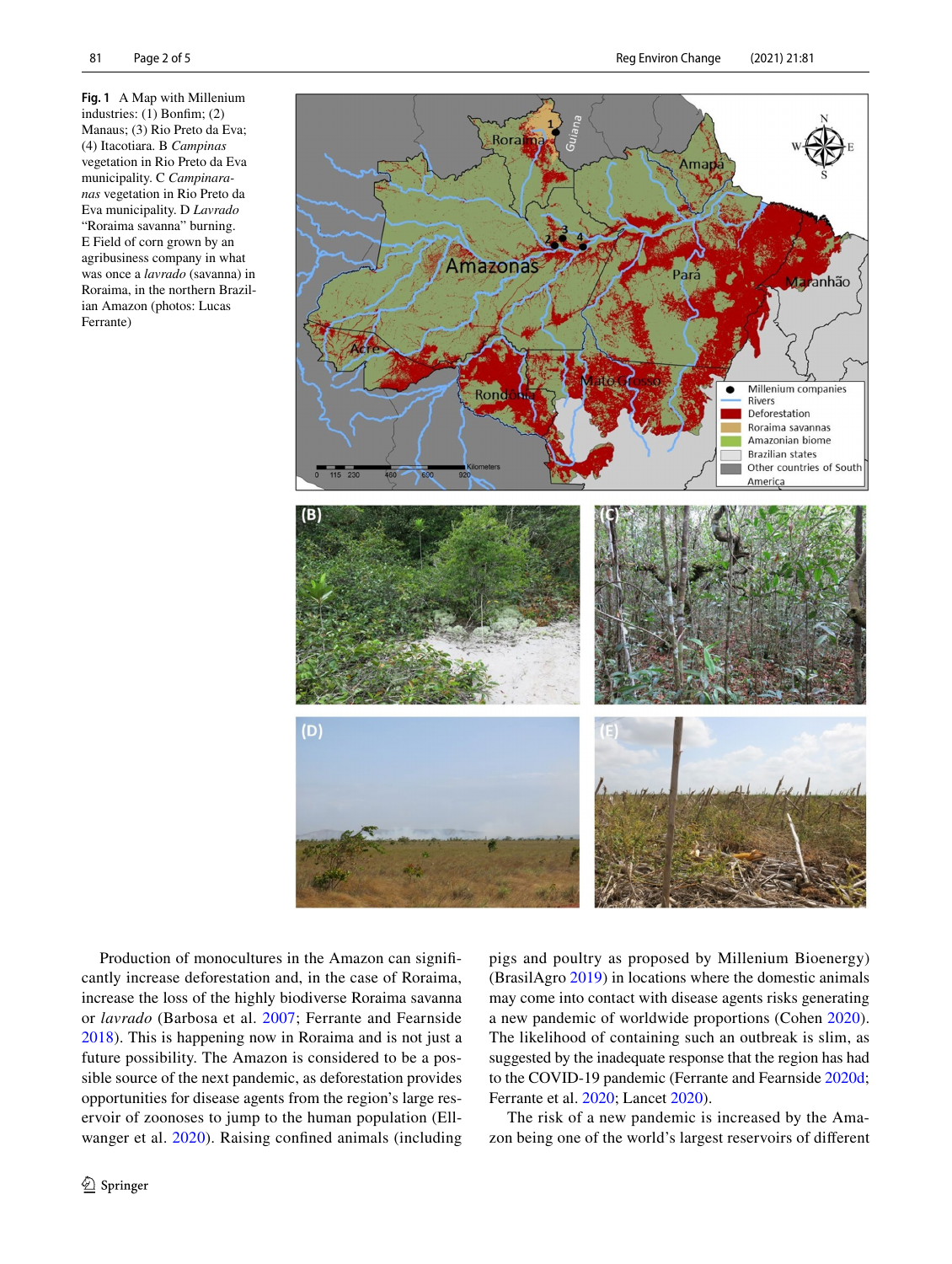types of coronavirus (Ramon [2020\)](#page-5-8), and the possibility of contact of these viruses with SARS-CoV-2 (the virus that causes COVID-19) could result in an even-more dangerous strain emerging through recombination (Shumei and Caiyu [2021\)](#page-5-9). The Amazonas State Public Ministry for Accounts (MPC/RAM) has formally requested the Agency for Agriculture, Ranching and Forestry Defense of the State of Amazonas (ADAF), for data on SARS-CoV-2 infections of cattle (Ministério Público de Contas do Estado do Amazonas [2021](#page-5-10)). In regions with a high prevalence of SARS-CoV-2 disease in humans and livestock, such as South America, close contact between farm animals and any infected humans who are tending them could cause anthropo-zoonotic infections of the livestock, as has been already described for highly susceptible animal species such as minks, felids, and dogs (Ulrich et al. [2020\)](#page-5-11). Recent studies have reported that swine are also susceptible to SARS-CoV-2 infection (Pickering et al. [2021\)](#page-5-12). Official sources attest to both the susceptibility of wild animals present in the region (such as bats and primates) to SARS-CoV-2 and their ability to transmit the virus (Departamento de Saúde Animal [2020](#page-4-9)). This implies the possibility of zoonotic leaps, including from beta coronaviruses present in the Amazon jumping to domestic animals and from these to humans.

Allowing monoculture plantations by non-Indians on indigenous lands, as proposed by a bill submitted to Brazil's National Congress by President Jair Bolsonaro, would further heighten social inequality within the communities and increase their vulnerability (Ferrante and Fearnside [2019](#page-4-1); Lima et al. [2020](#page-5-13)). Traditional communities that allowed their lands in eastern Amazonia to be used for producing oil palm for the food industry did not obtain sufficient income even to meet basic subsistence needs, requiring intervention by Brazil's Federal Public Ministry (a special prosecutor's office for defending the rights of the people) (Glass  $2013$ ; see also: Butler [2021\)](#page-4-10).

Amazonian indigenous lands are much better preserved as compared to other protected-area types (Ferrante et al. [2021a](#page-5-15); Nogueira et al. [2018a\)](#page-5-16), and they have a signifcant role in maintaining global climate stability and biodiversity (Fa et al. [2020;](#page-4-11) Ferrante and Fearnside [2020a](#page-4-2); Nepstad et al. [2006](#page-5-17); Nogueira et al. [2018b;](#page-5-18) Walker et al. [2020](#page-5-19)). Epidemiological outbreaks in these areas represent a threat to Indigenous peoples both because these peoples are neglected by the government and because of the absence of doctors and basic medicines in the communities (Ferrante and Fearnside [2020d](#page-5-5); Ferrante et al. [2020](#page-5-6)).

Epidemiological outbreaks have the power to decimate entire indigenous cultures, given that traditional knowledge is passed orally by elders who are the most vulnerable to these outbreaks (Ferrante et al. [2020](#page-5-6)). In the Millenium Bioenergy project in Roraima, building a hospital for the indigenous people was announced as a form of compensation (BrasilAgro [2019\)](#page-4-3). This promise is not expected to be fulflled since the company has not even honored its obligation to carry out the environmental studies that are legally required for the installation of an industry (Ministério Público de Contas do Estado do Amazonas [2020](#page-5-20)).

Expansion of monocultures and other crops would impact the natural vegetation of the area (Ferrante and Fearnside [2018,](#page-4-6) [2020a](#page-4-2)), such as *campinas* and *campinaranas* (open vegetation on white-sand soils) and the *lavrado* (Roraima savannas), thus threatening species endemic to these areas (Fig. [1](#page-2-0)) (Barbosa et al. [2007](#page-4-5); Ferrante and Fearnside [2018](#page-4-6); Oliveira et al. [2001](#page-5-21)). Pesticides applied to crops have mutagenic and lethal efects on fauna in the region (Ferrante and Fearnside [2020e](#page-5-22)). Millenium Bioenergy plans to have installations in three municipalities (counties): Rio Preto da Eva and Itacoatiara (which have the largest areas of *campinas* and *campinaranas* in the state of Amazonas) and Bonfm (which is surrounded by the *lavrado* in the state of Roraima) (Barbosa et al. [2007;](#page-4-5) BrasilAgro [2019](#page-4-3); Oliveira et al. [2001](#page-5-21)). A proposed alteration of Brazil's ecological-economic zoning would allow sugarcane plantations, a legislative change that has been delayed in the National Congress but could be enacted in the future (Ferrante and Fearnside [2018](#page-4-6)).

We expect that no control of this type of activity in the Amazon region can be expected under the current political environment, where Brazilian agribusinesses and their political representatives have instigated human rights violations and promoted deforestation and use of pesticides that are banned in most countries (Ferrante and Fearnside [2020a](#page-4-2)). The government has dismantled its sanitary and environmental-control agencies and has gutted actions intended to curb deforestation (Ferrante and Fearnside [2019;](#page-4-1) [2020f](#page-5-23); Gonzales [2020](#page-5-24); Silva Junior et al. [2020](#page-5-25)) and repress environmental crimes by invaders in indigenous areas (Ferrante and Fearnside [2020c](#page-5-2); HRW (Human Rights Watch) [2019](#page-5-26)). These risks are likely to increase further because bills have been recently submitted to the National Congress by Brazil's President that would further weaken protections of the environment and indigenous lands and likely intensify rural conficts (including attacks on indigenous peoples) by relaxing gun controls (Ferrante and Fearnside [2021\)](#page-5-27). Given this scenario, there are no guarantees that the commercial food products of new business initiatives in traditional communities are not linked to deforestation, to the emergence of new diseases, to the spread of diseases from non-indigenous to indigenous people (Walker et al. [2015](#page-5-28)), and to the violation of human rights (such as "slave" labor), or that the foodstufs that are exported meet international sanitary standards.

On 21 February 2021, the heads of IBAMA (Brazil's agency responsible for environmental protection and inspection) and FUNAI (the agency created to protect indigenous peoples) published a joint normative instruction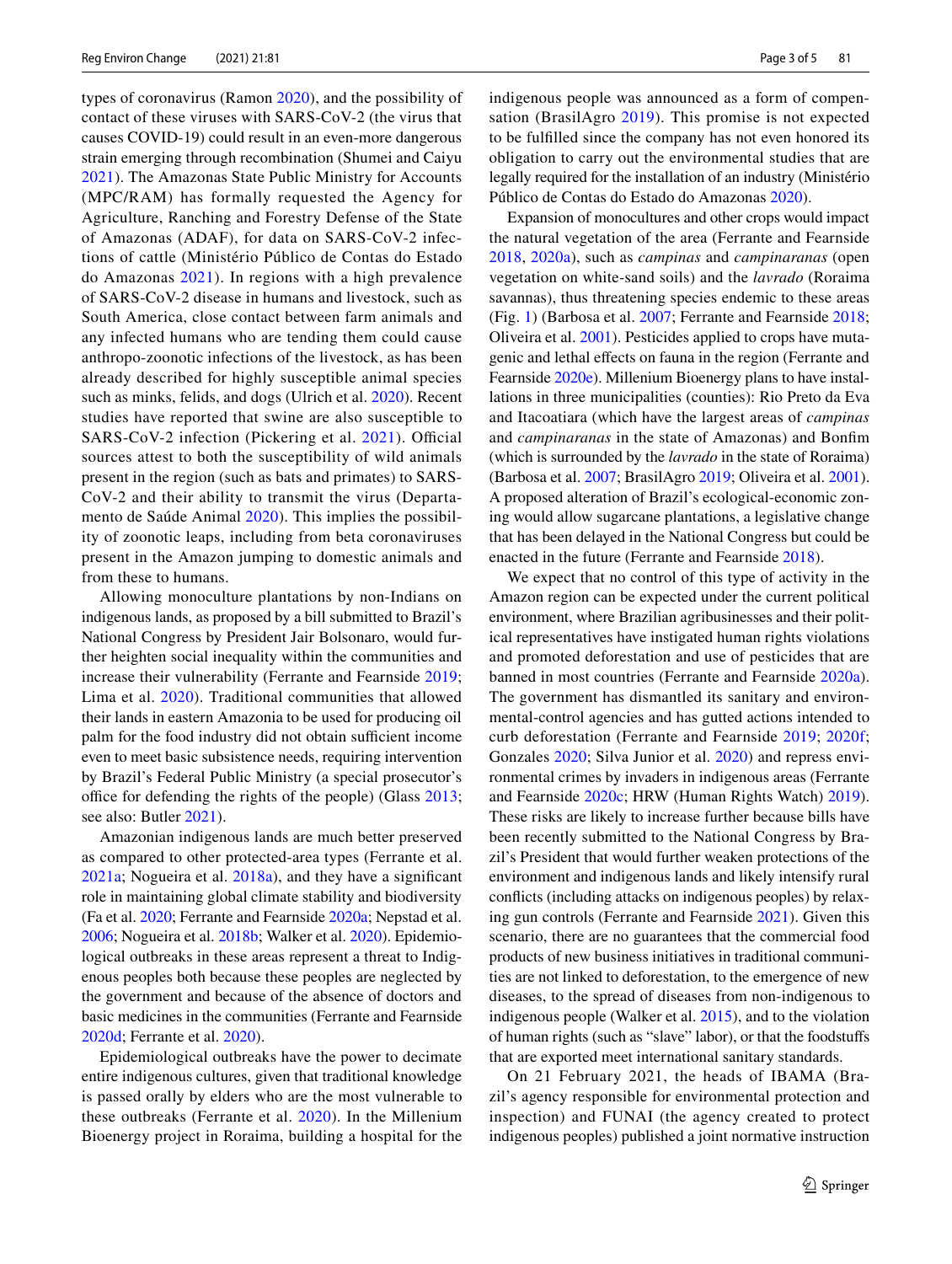(08,620.001464/2021–81) that removes the prohibition of monoculture plantations in Indigenous lands (Diário Oficial da União [2021\)](#page-4-12). Opening Indigenous lands to agribusiness is part of the anti-environmental agenda of Brazil's current presidential administration (Ferrante and Fearnside [2019](#page-4-1); Torres and Branford [2020](#page-5-29)). In addition to their social impacts, monocultures cause habitat loss and fragmentation by replacing natural ecosystems. They impact forest areas adjacent to the plantations through edge efects, including loss of amphibians, and other insect predators that help control disease vectors (Ferrante et al. [2017\)](#page-5-30). The federal government also plans to open conservation units in the Amazon for cattle raising (Ferrante and Fearnside [2019\)](#page-4-1). In addition to forest degradation and loss of biodiversity (Ferrante et al. [2017\)](#page-5-30), this would also increase the risk of anthropo-zoonotic infections and of epidemics (Ulrich et al. [2020](#page-5-11)).

The risk of a new pandemic cannot be ignored. Federal, state, and municipal (county) authorities have ignored warnings of a worsening COVID-19 pandemic in the Amazon, such as the risk of emergence of more virulent and vaccine-resistant coronavirus variants (Ferrante et al. [2021b](#page-5-31)). Warnings like the present one of the increased danger of pandemics from installing this production chain are often unheeded: there was a warning of the COVID-19 pandemic a year before it emerged, with the identifcation of coronaviruses in bats in the Wuhan region of China (Fan et al. [2019](#page-4-13)). A new global public health crisis arising in the Amazon is potentially more signifcant than the one that occurred in Wuhan. This is because the Amazon is one of the world's largest reservoirs of zoonoses (Ellwanger et al. [2020\)](#page-4-7). The precarious healthcare available in the Amazonian interior, especially for peoples (Ferrante and Fearnside [2020d](#page-5-5); Rocha [2020](#page-5-32)), means that we would expect any efforts to contain a newly emerged disease to be long delayed and inefective. The state governments in Brazil's portion of the region have failed to take the necessary efforts to contain the present COVID-19 pandemic, including the Gamma (P.1) variant that originated in the region (DW [2021](#page-4-14)). A new pandemic originating in the Amazon would likely go unnoticed until it spreads beyond the region.

It is necessary to halt the installation of this new production chain in the region, given its negative impact on traditional peoples and their territories and on biodiversity, climate, and the risk of new pandemics. We recommend the immediate revocation of the normative instruction that removed the prohibition of monoculture plantations in Indigenous lands (No. 08620.001464/2021–81). We also recommended that cattle raising remain prohibited in conservation units (protected areas for biodiversity).

The international context of events in Amazonia is changing, with countries such as the USA and China now considering the reduction of tropical deforestation to be a priority due to concerns about anthropogenic climate change and the emergence of new pandemics. This changing context could have a direct impact on the implementation of the new production chain discussed here. We recommend boycotts of companies linked to this production chain, both by purchasers and by providers of fnancing. Countries that are part of international climate and biodiversity conventions must consider these companies as potentially harmful to the objectives of these agreements.

**Acknowledgements** PMF thanks Conselho Nacional de Desenvolvimento Científco e Tecnológico (CNPq) Proc. 311103/2015-4.

## **References**

- <span id="page-4-0"></span>Abessa D, Famá A, Buruaem L (2019) The systematic dismantling of Brazilian environmental laws risks losses on all fronts. Nat Ecol Evol 3:510–511. https://doi.org/10.1038/s41559-019-0855-9
- <span id="page-4-5"></span>Barbosa RI, Campos C, Pinto F, Fearnside PM (2007) The "lavrados" of Roraima: biodiversity and conservation of Brazil's Amazonian savannas. Funct Ecos Commun 1:30–42. https://bityl.co/5J9w
- <span id="page-4-3"></span>BrasilAgro (2019) Millenium Bioenergy vai produzir etanol a partir do milho no Amazonas. https://bityl.co/5J9l
- <span id="page-4-10"></span>Butler RA (2021) Amazon palm oil has not lived up to its promise of sustainability (commentary). Mongabay, 20 May 2021. https:// bityl.co/6xVD
- <span id="page-4-8"></span>Cohen J (2020) Swine flu strain with human pandemic potential increasingly found in pigs in China. Science abd5761. https:// doi.org/10.1126/science.abd5761
- <span id="page-4-9"></span>Departamento de Saúde Animal (2020) SARS-CoV-2 em Animais. Departamento de Saúde Animal, Campo Grande, MS, Brazil. https://www.iagro.ms.gov.br/wp-content/uploads/2020/12/Ficha\_ 13007022\_Ficha\_Tecnica\_SARS\_CoV\_2\_animais\_nov2020.pdf
- <span id="page-4-12"></span>Diário Ofcial da União (2021) Instrução normativa conjunta Nº 1, de 22 de fevereiro de 2021. https://tinyurl.com/mdcwca2
- <span id="page-4-14"></span>DW (2021) Japão identifca nova variante do coronavírus em viajantes do Brasil. https://bityl.co/5AuZ
- <span id="page-4-7"></span>Ellwanger JH, Kulmann-Leal B, Kaminski VL, Valverde-Villegas JM, da Veiga ABG et al (2020) Beyond diversity loss and climate change: impacts of Amazon deforestation on infectious diseases and public health. An Acad Bras Ciênc 92:art.e20191375. https:// doi.org/10.1590/0001-3765202020191375
- <span id="page-4-11"></span>Fa JE, Watson JEM, Leiper I, Potapov P, Evans TD et al (2020) Importance of Indigenous peoples' lands for the conservation of intact forest landscapes. Front Ecol Environ 18(3):135–140. https://doi. org/10.1002/fee.2148
- <span id="page-4-13"></span>Fan Y, Zhao K, Shi Z-L, Zhou P (2019) Bat Coronaviruses in China. Viruses 11:210. https://doi.org/10.3390/v11030210
- <span id="page-4-6"></span>Ferrante L, Fearnside PM (2018) Amazon sugar cane: a threat to the forest. Science 359:1476. https://doi.org/10.1126/Science.aat4208
- <span id="page-4-1"></span>Ferrante L, Fearnside PM (2019) Brazil's new president and "ruralists" threaten Amazonia's environment, traditional peoples and the global climate. Environ Conserv 46:261–263. https://doi.org/ 10.1017/S0376892919000213
- <span id="page-4-4"></span>Ferrante L (2020) Interview with representative of environmental licensing for the Millenium project in Amazonas and Roraima. https://bityl.co/5rTG
- <span id="page-4-2"></span>Ferrante L, Fearnside PM (2020a) The Amazon: biofuels plan will drive deforestation. Nature 577:170. https://www.nature.com/artic les/d41586-020-00005-8